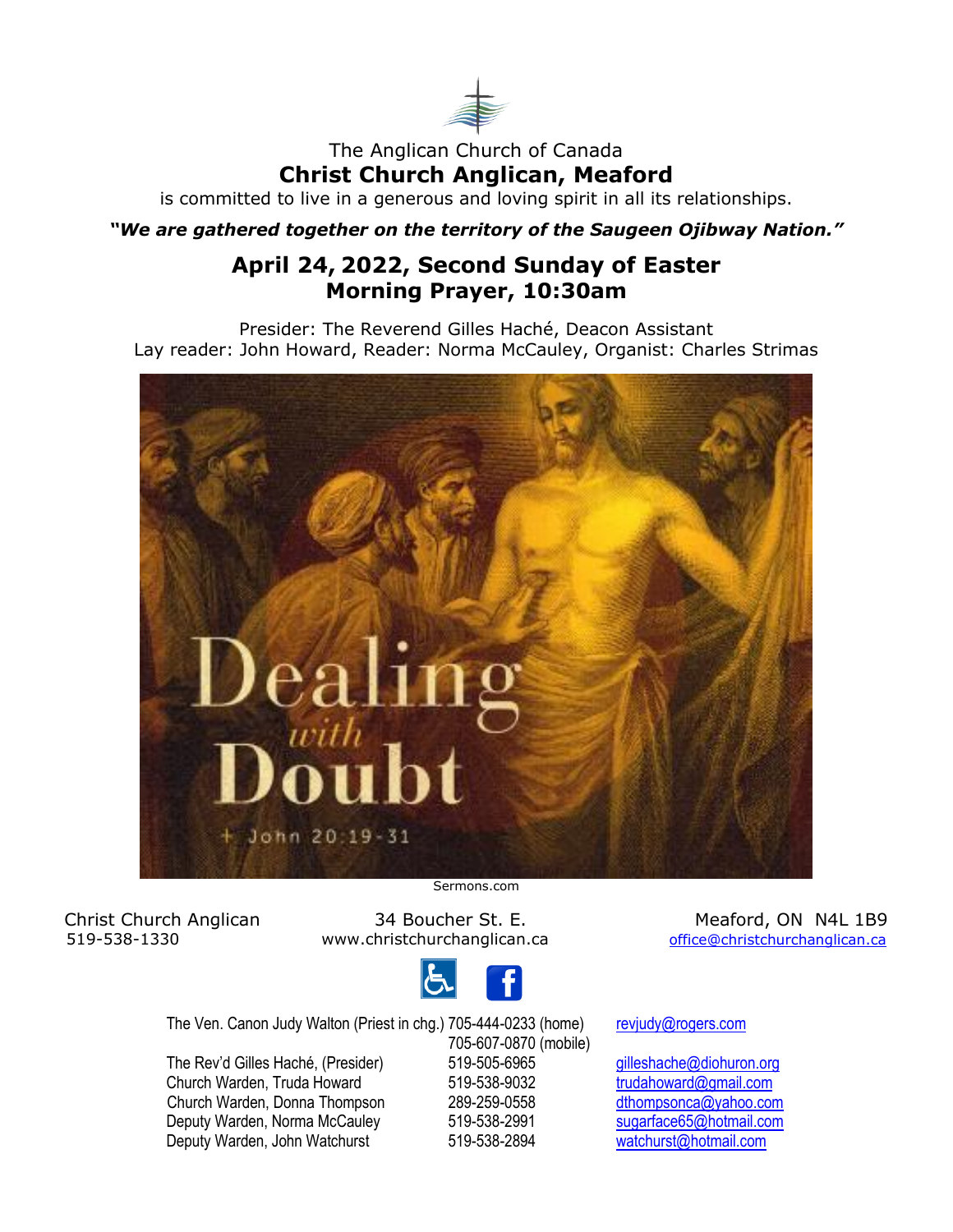### **The Gathering of the Community Announcements**

### **Sentence:**

Have you believed, Thomas, because you have seen me? Blessed are those who have not seen and yet believe.

*John 20:29*

### **Opening Hymn: Praise the Lord with the Sound of Trumpet** CP309 Praise the Lord with the sound of trumpet, Praise the Lord with the harp and lute, Praise the Lord with the gentle sounding flute. Praise the Lord in the field and forest, Praise the Lord in the city square, Praise the Lord anytime and anywhere. Praise the Lord in the wind and sunshine, Praise the Lord in the dark of night, Praise the lord in the rain or snow Or in the morning light. Praise the Lord in the deepest valley, praise the Lord on the highest hill, Praise the Lord; never let your voice be still. Praise the Lord with the crashing cymbal, Praise the Lord with the pipe and string, Praise the Lord with the joyful songs you sing. Praise the Lord on a weekday morning, Praise the Lord on a Sunday noon, Praise the Lord by the light of sun or moon. Praise the Lord in the time of sorrow, Praise the Lord in the time of joy, Praise the Lord every moment; Nothing let your praise destroy. Praise the Lord in the peace and quiet, Praise the Lord in your work or play. Praise the Lord everywhere in every way.

| Presider: | Lord, open our lips,                                                         |                                                                                           |
|-----------|------------------------------------------------------------------------------|-------------------------------------------------------------------------------------------|
| People:   | And our mouth shall proclaim your praise.                                    |                                                                                           |
| Presider: | O God, make speed to saves us.                                               |                                                                                           |
| People:   | O Lord, make hast to help us.                                                |                                                                                           |
| All:      | Glory to the<br>Father, and to the<br>Son, and to the<br><b>Holy Spirit;</b> | as it was in the beginning, is<br>now, and will be for ever.<br><b>Alleluia!</b><br>Amen. |
| Presider: | Alleluia! The Lord is risen indeed: O come, let us worship.                  |                                                                                           |

Christ Church Bulletin – April 24, 2022, pg 3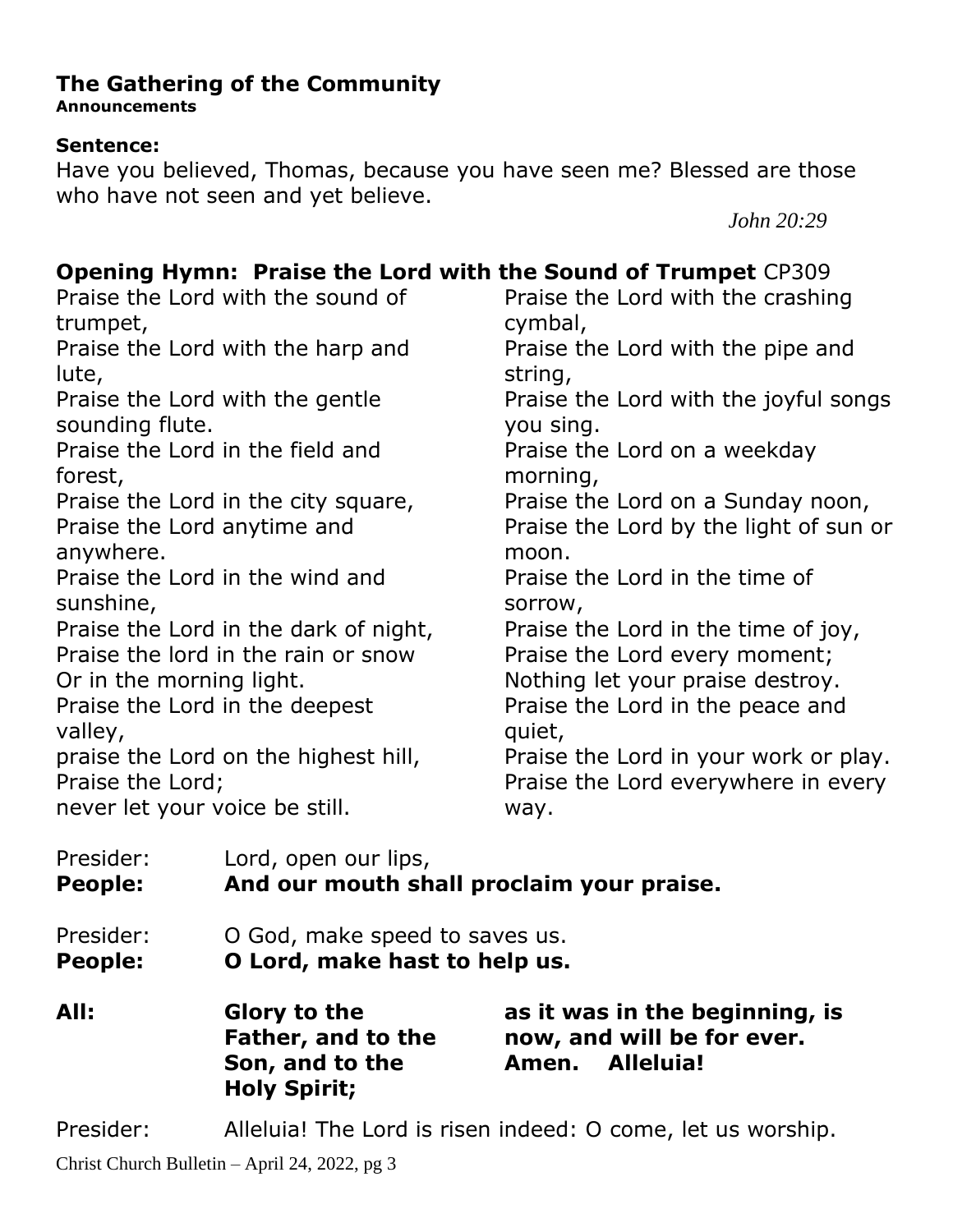### **Venite**

O come, let us sing unto the Lord; let us heartily rejoice in the strength of our salvation.

Let us come before his presence with thanksgiving and show ourselves glad in him with psalms.

For the Lord is a great God, and a great King above all gods.

In his hand are the corners of the earth, and the strength of the hills is his also.

The sea is his and he made it, and his hands prepared the dry land.

O Come, let us worship and fall down, and kneel before the Lord our maker.

For he is the Lord our God; and we are the people of his pasture and the sheep of his hand.

Today, O that ye would hear his voice: Harden not your hearts as in the provocation, and as in the day of temptation in the wilderness; When your fathers tempted me, proved me and saw my works.

Forty years long was I grieved with that generation and said: It is a people that do err in their hearts, for they have not known my ways;

Unto whom I sware in my wrath: that they should not enter into my rest.

Glory be to the Father, and to the Son, and to the Holy Spirit: as it was in the beginning, is now and ever shall be; world without end. **Amen**.

Presider: Alleluia! The Lord is risen indeed: O come, let us worship.

### **Christ our Passover**

Alleluia!

Christ our Passover has been sacrificed for us; therefore let us keep the feast, Not with the old leaven, the leaven of malice and evil, but with the unleavened bread of sincerity and truth. Alleluia! 1 Corinthians 5:7-8;

Christ Church Bulletin – April 24, 2022, pg 3 Christ being raised from the dead will never die again; death no longer has dominion over him. The death that he died, he died to sin, once for all; but the life he lives, he lives to

God. So also consider yourselves dead to sin, and alive to God in Jesus Christ our Lord. Alleluia! Romans 6:9-11

Christ has been raised from the dead, the first fruits of those who have fallen asleep. For since by a man came death, by a man has come also the resurrection of the dead. For as in Adam all die, so also in Christ shall all be made alive. Alleluia!

1 Corinthians 15:20-22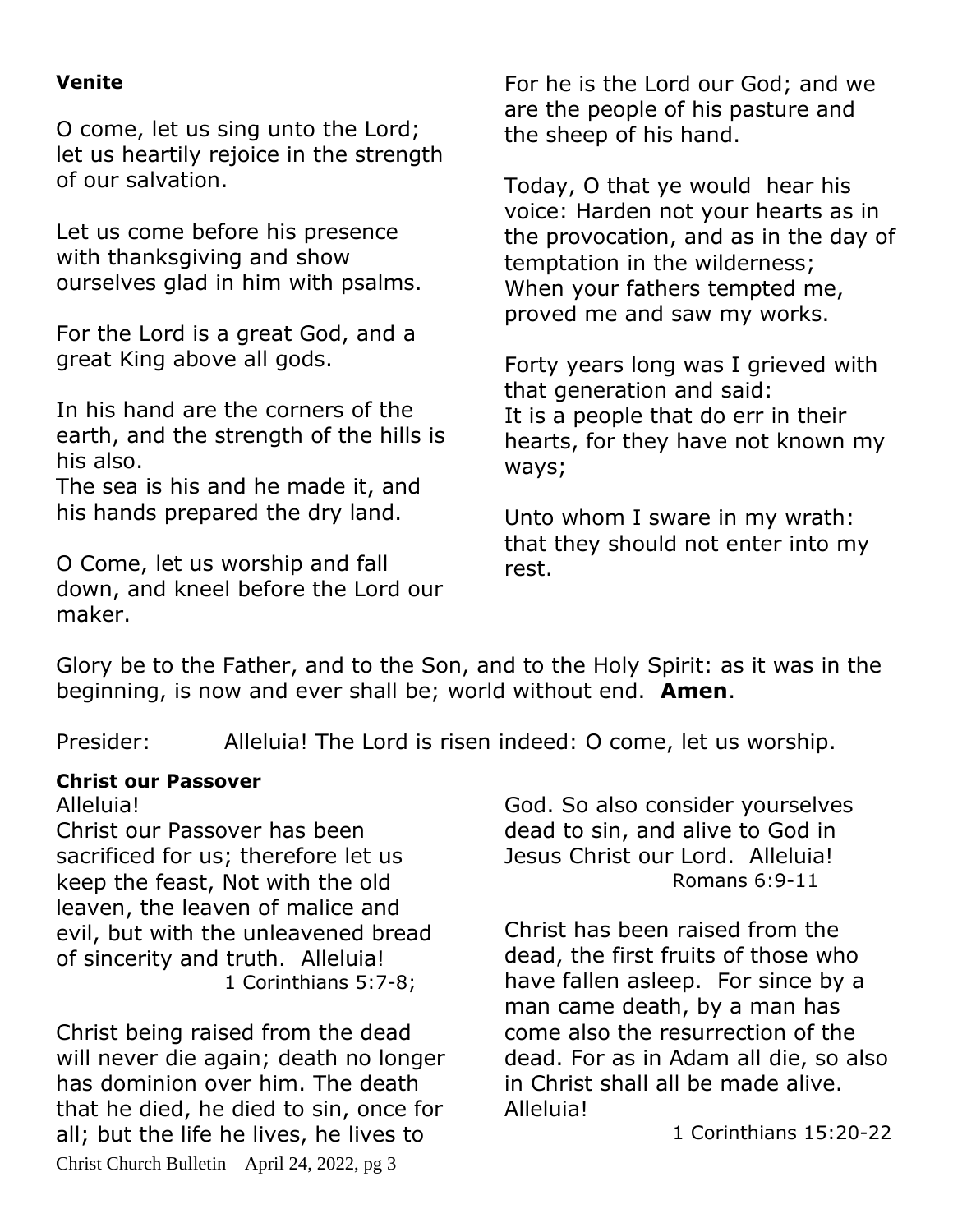# **PROCLAMATION OF THE WORD**

# **A READING FROM THE BOOK OF Acts 5:27-32**

When they had brought them, they had them stand before the council. The high priest questioned them, saying, 'We gave you strict orders not to teach in this name, yet here you have filled Jerusalem with your teaching and you are determined to bring this man's blood on us.' But Peter and the apostles answered, 'We must obey God rather than any human

authority. The God of our ancestors raised up Jesus, whom you had killed by hanging him on a tree. God exalted him at his right hand as Leader and Saviour, so that he might give repentance to Israel and forgiveness of sins. And we are witnesses to these things, and so is the Holy Spirit whom God has given to those who obey him."

The word of the Lord **All: Thanks be to God.** 

## **A READING FROM THE BOOK OF PSALM 118:14-29**

The Lord is my strength and my might; he has become my salvation.

There are glad songs of victory in the tents of the righteous: "The right hand of the Lord does valiantly;

the right hand of the Lord is exalted; the right hand of the Lord does valiantly."

I shall not die, but I shall live, and recount the deeds of the Lord.

The Lord has punished me severely, but he did not give me over to death.

Open to me the gates of righteousness, that I may enter through them and give thanks to the Lord.

This is the gate of the Lord; the righteous shall enter through it.

I thank you that you have answered me and have become my salvation.

The stone that the builders rejected has become the chief cornerstone.

This is the Lord's doing; it is marvelous in our eyes.

This is the day that the Lord has made; let us rejoice and be glad in it.

Save us, we beseech you, O Lord! O Lord, we beseech you, give us success!

Blessed is the one who comes in the name of the Lord. We bless you from the house of the Lord.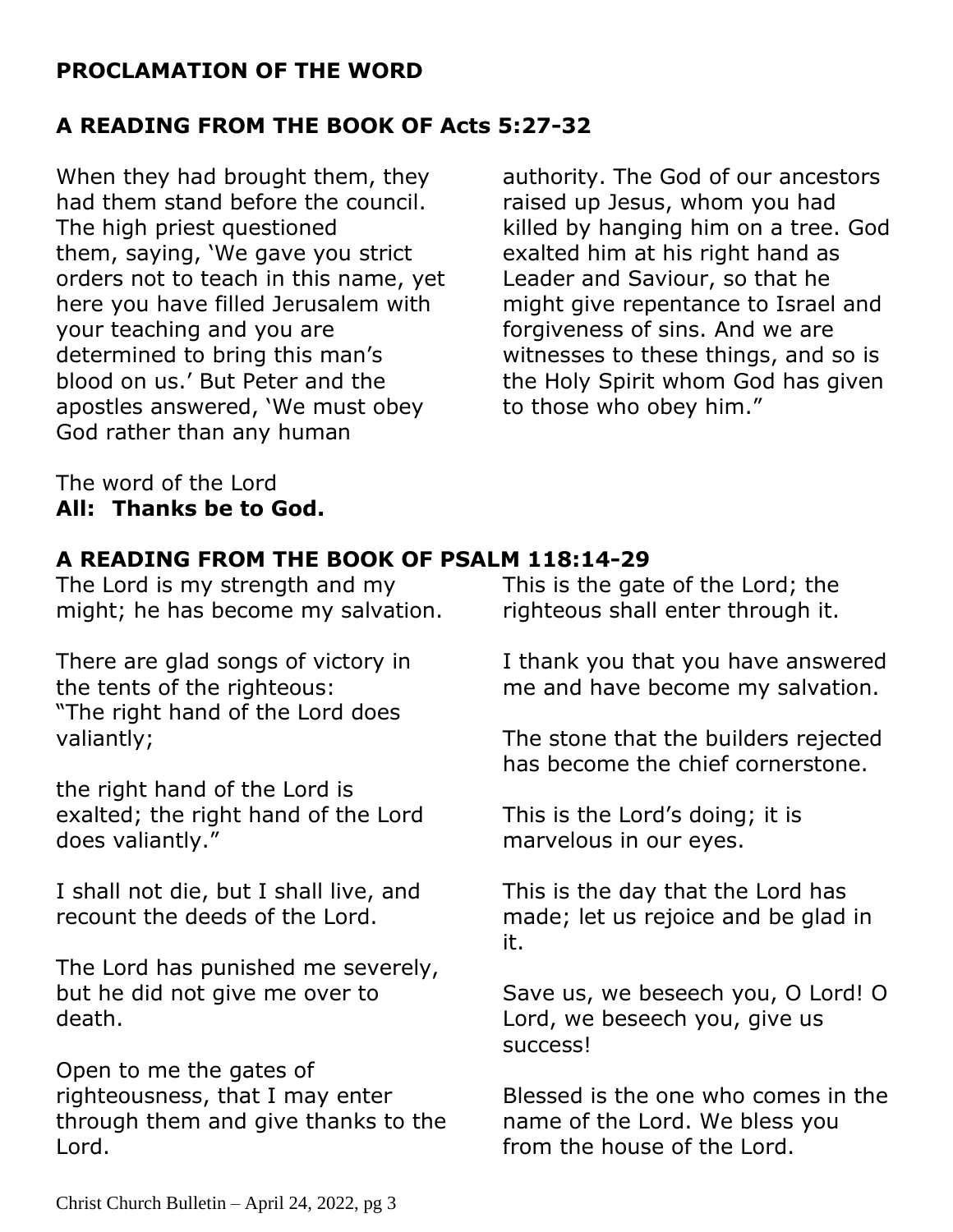The Lord is God, and he has given us light. Bind the festal procession with branches, up to the horns of the altar.

You are my God, and I will give thanks to you; you are my God, I will extol you.

Presider: Glory to the Father, and to the Son, and to the Holy Spirit:

O give thanks to the Lord, for he is good, for his steadfast love endures forever.

as it was in the beginning, is now and will be for ever. **Amen.**

# **A READING FROM THE BOOK OF REVELATION 1:4-8**

John to the seven churches that are in Asia: Grace to you and peace from him who is and who was and who is to come, and from the seven spirits who are before his throne, and from Jesus Christ, the faithful witness, the firstborn of the dead, and the ruler of the kings of the earth. To him who loves us and freed us from our sins by his blood, and made us to be a

kingdom, priests serving his God and Father, to him be glory and dominion forever and ever. Amen. Look! He is coming with the clouds; every eye will see him, even those who pierced him; and on his account all the tribes of the earth will wail. So it is to be. Amen. "I am the Alpha and the Omega," says the Lord God, who is and who was and who is to come, the Almighty.

# **GRADUAL HYMN: Jesus Is Risen from the Grave** (vs 1,2) CP#232

Jesus is risen from the grave, Jesus is risen from the grave, Jesus is risen from the grave, Al-le-lu-ai.

The Lord be with you. **And also with you.**  The Holy Gospel of our Lord Jesus Christ according to John**. Glory to you, Lord Jesus Christ**

Jesus was seen by Mary, Jesus was seen by Mary, Jesus was seen by Mary, Al-le-lu-ai.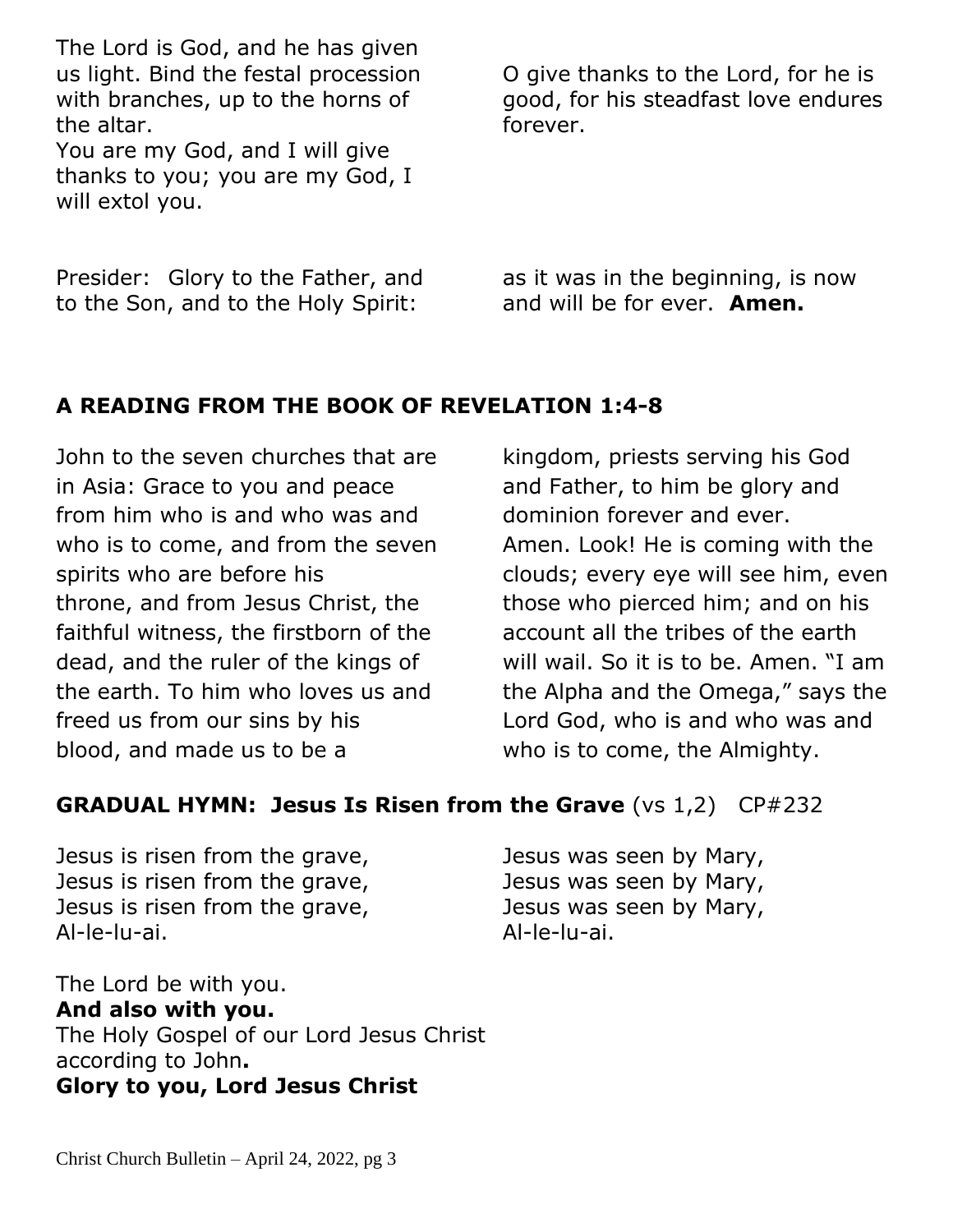When it was evening on that day, the first day of the week, and the doors of the house where the disciples had met were locked for fear of the Jews, Jesus came and stood among them and said, "Peace be with you." After he said this, he showed them his hands and his side. Then the disciples rejoiced when they saw the Lord. Jesus said to them again, "Peace be with you. As the Father has sent me, so I send you." When he had said this, he breathed on them and said to them, "Receive the Holy Spirit. If you forgive the sins of any, they are forgiven them; if you retain the sins of any, they are retained." But Thomas (who was called the Twin), one of the twelve, was not with them when Jesus came. So the other disciples told him, "We have seen the Lord." But he said to them, "Unless I see the mark of the nails

in his hands, and put my finger in the mark of the nails and my hand in his side, I will not believe." A week later his disciples were again in the house, and Thomas was with them. Although the doors were shut, Jesus came and stood among them and said, "Peace be with you." Then he said to Thomas, "Put your finger here and see my hands. Reach out your hand and put it in my side. Do not doubt but believe." Thomas answered him, "My Lord and my God!" Jesus said to him, "Have you believed because you have seen me? Blessed are those who have not seen and yet have come to believe." Now Jesus did many other signs in the presence of his disciples, which are not written in this book. But these are written so that you may come to believe that Jesus is the Messiah, the Son of God, and that through believing you may have life in his name.

# The Gospel of Christ **All: Praise to you, Lord Jesus Christ.**

# **GRADUAL HYMN: Jesus Is Risen from the Grave** (vs 3,5) CP#232

Peter will soon be smiling, Peter will soon be smiling, Peter will soon be smiling, Al-le-lu-ia.

Thomas will stop his doubting, Thomas will stop his doubting, Thomas will stop his doubting, Al-le-lu-ia.

**Homily:** The Reverend Gilles Haché

Christ Church Bulletin – April 24, 2022, pg 3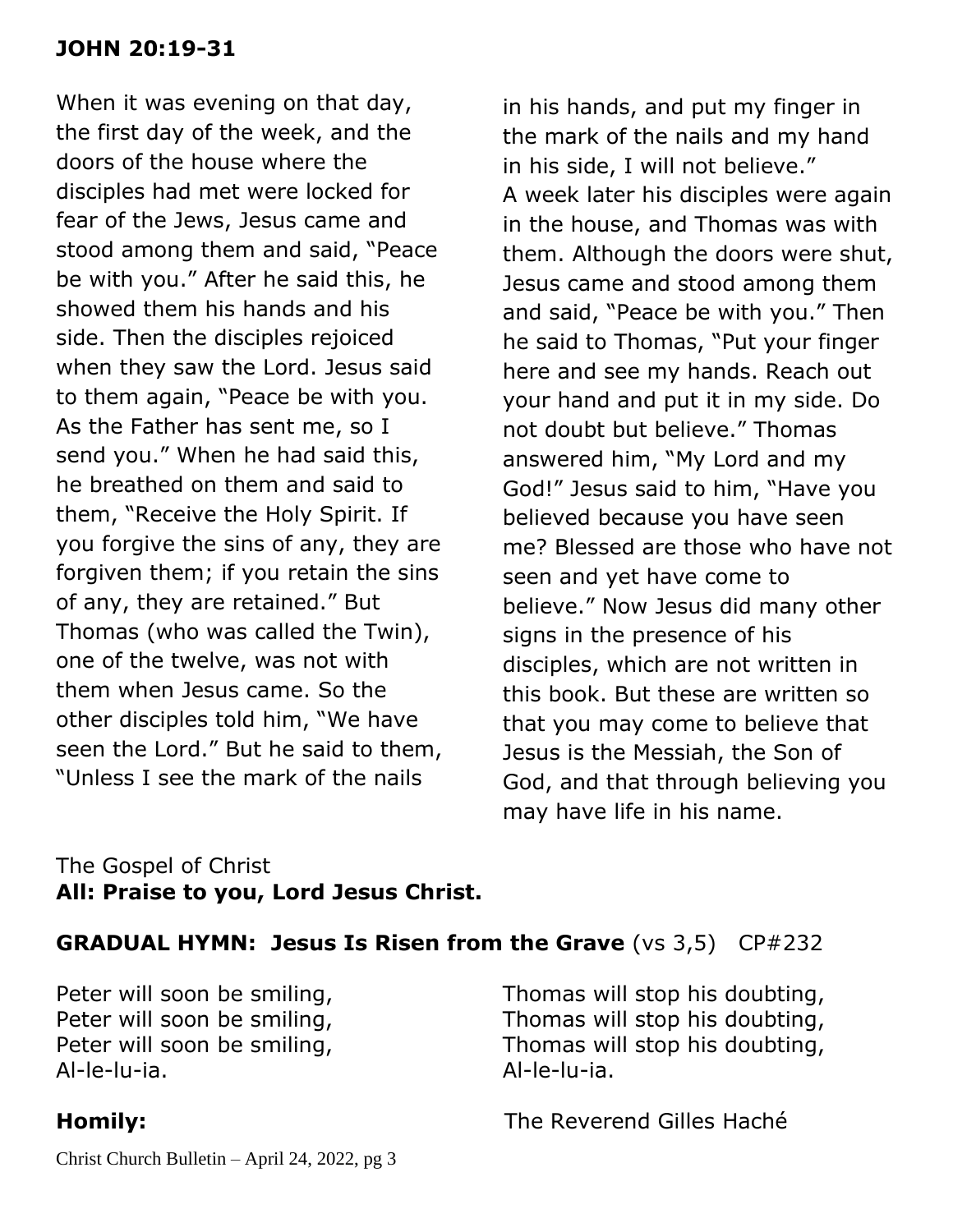### **Hear O Israel**

**Hear, O Israel the Lord our God, the Lord is one. Love the Lord your God with all your heart, with all your soul, with all your mind, and with all your strength.**  **This is the first and the great commandment. The second is like it: Love your neighbour as yourself. There is no commandment greater than these.** 

# **Prayers of the People** John Howard

# **THE COLLECT OF THE DAY**

Almighty and eternal God, the strength of those who believe and the hope of those who doubt, may we, who have not seen, have faith

### **The Lord's Prayer**

Priest: And now, as our Saviour Christ has taught us, we are bold to say,

**All: Our Father, who art in heaven, hallowed be thy name, thy kingdom come, thy will be done, on earth as it is in heaven. Give us this day our daily bread. And forgive us our trespasses,**

### **Doxology**

**All: Glory to God, whose power, working in us, can do infinitely more than we can ask or imagine.** 

and receive the fullness of Christ's blessing, who is alive and reigns with you and the Holy Spirit, one God, now and for ever. *Amen.* 

**as we forgive those who trespass against us. And lead us not into temptation, but deliver us from evil. For thine is the kingdom, the power, and the glory, for ever and ever. Amen.** 

**Glory to God from generation to generation, in the Church and in Christ Jesus, for ever and ever. Amen.**

Presider: May the God of hope fill us all with joy and peace in believing through the power of the Holy Spirit. **Amen.**

Christ Church Bulletin – April 24, 2022, pg 3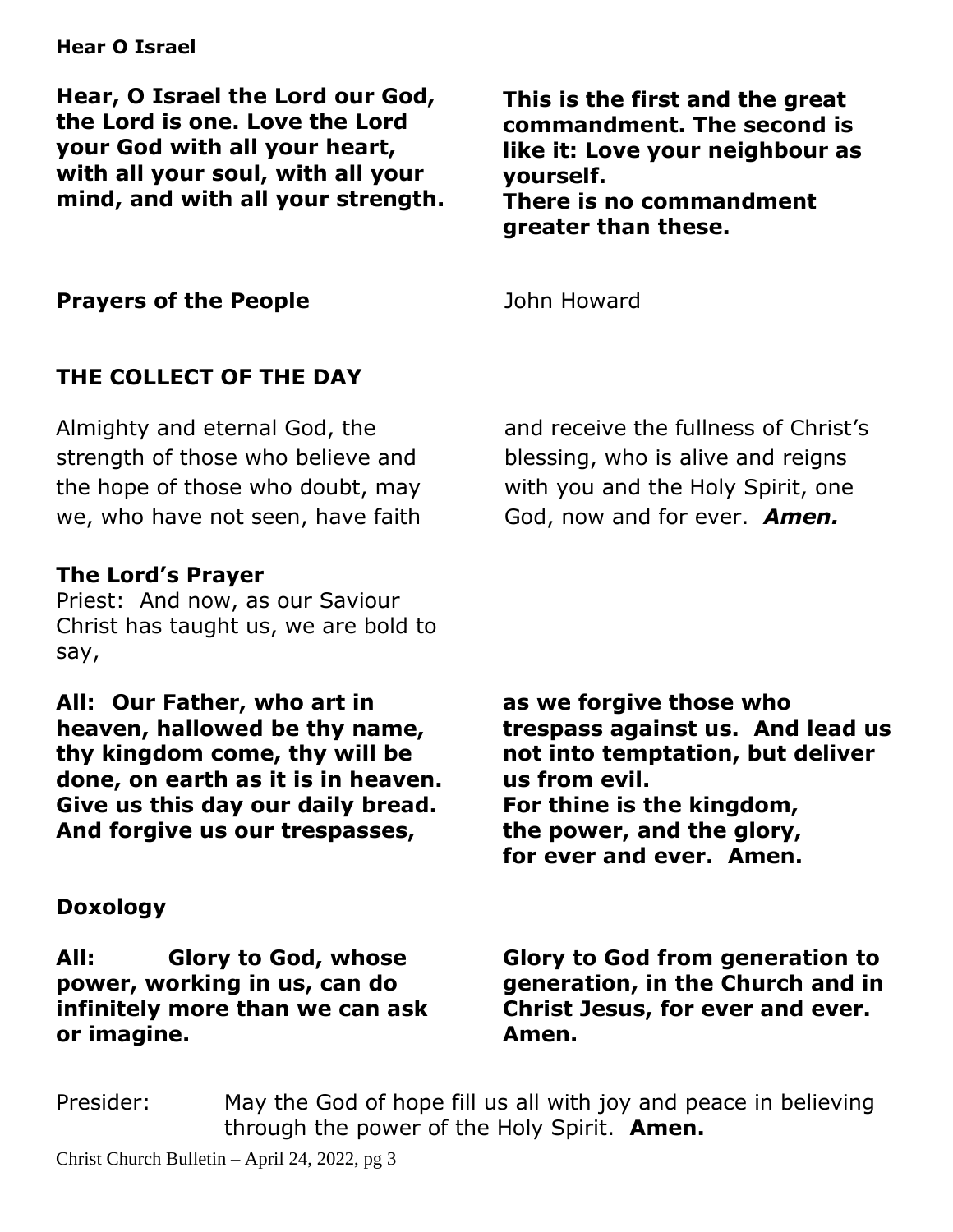# **Closing Hymn: Christ the Lord Is Risen Again** (vs 1-2, 4-5) #217

Christ the Lord is risen again; Christ has broken every chain. Hear the angel voices cry, Singing evermore on high: Alleluia!

He who gave for us his life, Who for us endured the strife, Is our paschal lamb today; We too sing for joy and say: Alleluia!

He who slumbered in the grave Is exalted now to save; Through the universe it rings That the lamb is King of kings: Alleluia!

Now he bids us tell abroad How the lost may be restored, How the penitent forgiven, How we too may enter heaven: Alleluia!

## **Dismissal**

| All:      | <b>Thanks be to God. Alleluia!</b> |
|-----------|------------------------------------|
| Presider: | Let us bless the Lord, Alleluia!   |

Music reproduced under copyright license: OneLicense.net # A-711900 All rights reserved

### **THIS WEEK'S PRAYER LIST**

*(We invite you to hold all on our list in your prayers for the coming week.)*

**The Diocese:** We hold in our prayers the people and clergy of: Trinity Church, Aylmer; St. John's Church, Glencoe; St. Jude's Church, Mt. Brydges.

**The Parish:** We hold in our prayers: Murray & Ann Kerr , Gerry & Marilyn Knight, Joanne & Dennis Knight and their families, and all those serving in the Canadian Armed Forces at home and overseas.

**Intercessions:** For healing and hope we hold up to God: Bob, Chris, Christian, Erin, Heather, Howie, Janet, Jason, Jenny, John, Kyle, Leslie, Mike, Paul, Patricia, Ruth, Sandra, Tyler, Vicki, Yvonne, Wayne, and any others who are in need of our prayers.

### **Flowers In Memoriam Today**

Flowers at the altar today are given to the glory of God and with grateful thanks for the life and ministry of my mother, Imogene Sheridan-Rice, a gift of daughter, Carol Kollen.